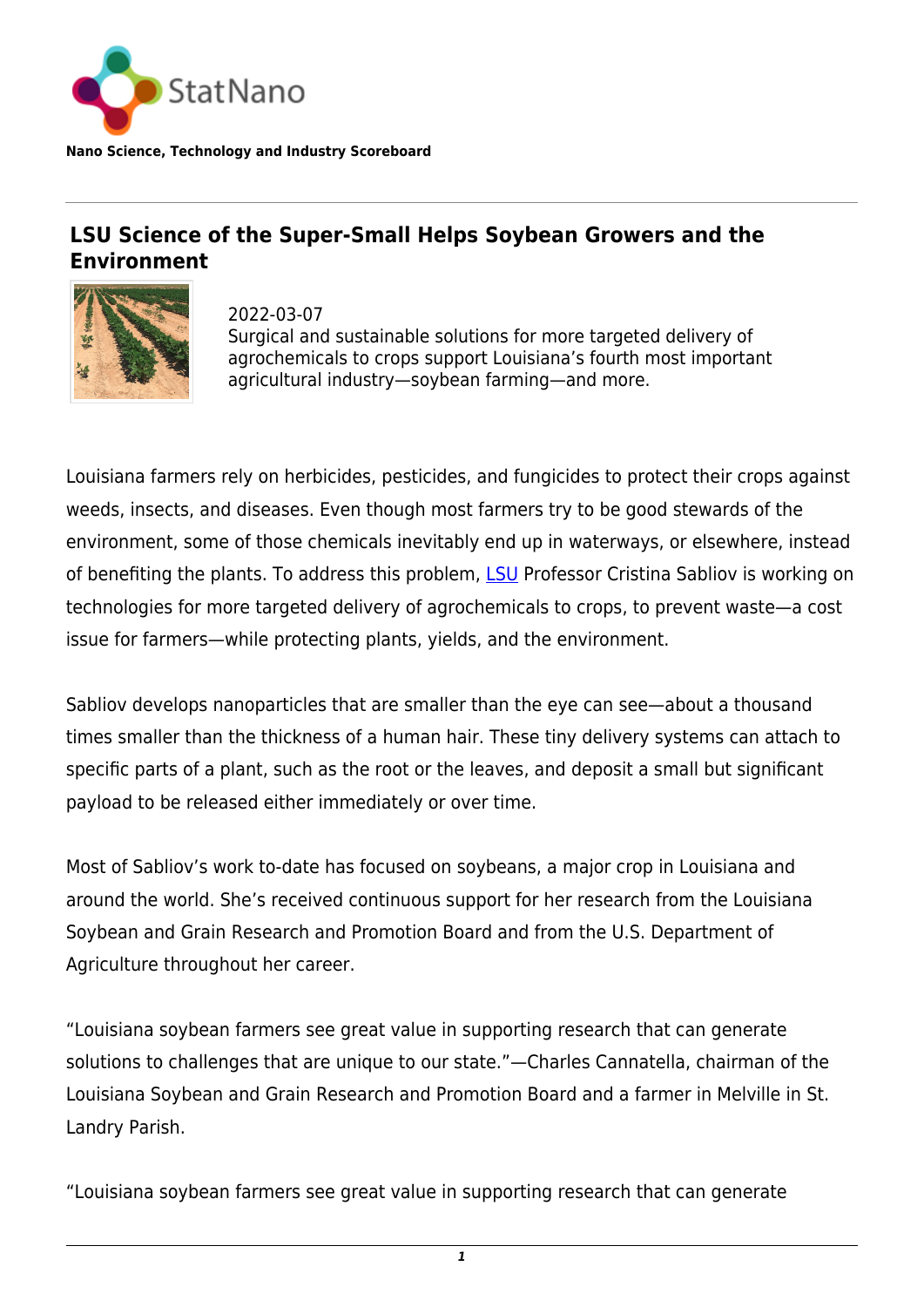solutions to challenges that are unique to our state," said Charles Cannatella, chairman of the Louisiana Soybean and Grain Research and Promotion Board and a farmer in Melville in St. Landry Parish where he grows soybeans, corn, and sugarcane together with his family. "We are excited that Dr. Cristina Sabliov is doing just that. Louisiana soybeans thrive in large part due to our climate conditions, which also present unique challenges, like diseases and fungi that thrive in these same conditions."

Many Louisianans are surprised to learn that their home state produces more soybeans than rice. Soybeans rank fourth among Louisiana's top agricultural commodities, after forestry, poultry, and sugarcane. At harvest, 80% of all soybeans become soybean meal, often used as livestock feed since they're high in protein. Most of that meal is fed to chickens, so the argument could be made that Sabliov's research supports not just one, but two, of the state's top agricultural industries.

Her most recent work turns a waste product from the paper industry (thus, from forestry), called lignin, into something useful as biodegradable "nanovehicles." Lignin is present in most plants to give their cells rigidity. Without lignin, trees would be floppy and sag. This natural polymer is both cheap and safe. Through advanced engineering and chemistry, Sabliov and her team are able to wrap lignin molecules around other materials, such as agrochemicals. By using surfactants, they can keep the compounds homogeneously dispersed, similar to a vinaigrette that never separates, and then dry the resulting nanoparticles into a powder, extending their shelf life.

"I have a food science background and a biological engineering background and a chemical engineering background, so I absolutely love interfaces and learning about how things connect," said Sabliov, who is the double-endowed Roy Paul Daniels Professor and the Richard R. & Betty S. Fenton Alumni Professor in the LSU Department of Biological and Agricultural Engineering in the LSU College of Engineering with a joint appointment in the LSU AgCenter.

"I think a lot about how molecules like to be with each other, or like to repel each other, or like to self-assemble in a certain way—their characteristics and relationships."—LSU Professor Cristina Sabliov.

"It's nice to pay attention to what molecules like to do," Sabliov continued. "I think a lot

*2*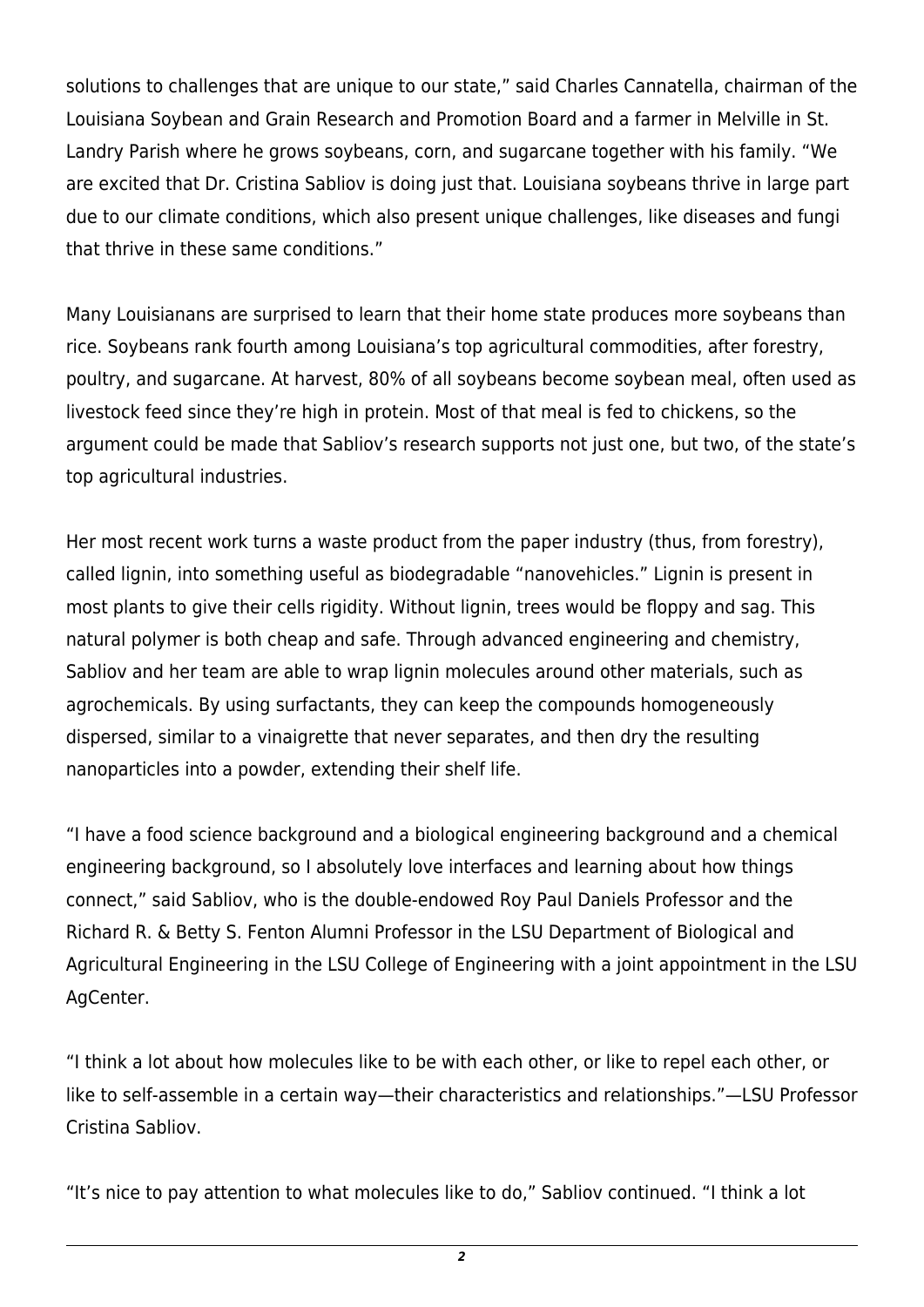about how molecules like to be with each other, or like to repel each other, or like to selfassemble in a certain way—their characteristics and relationships. If you create the right environment for a certain molecule, it will behave in a way that leads to nanoparticle formation, which in our case means that it will self-assemble into a ball around an agrochemical."

When it's time to test the nanoparticles—to see where they go and how they move when applied to plants—Sabliov uses hydroponics, which involves growing plants without soil. The reason is that soil introduces a host of unknown variables.

"Hydroponics is our steppingstone to greenhouse and field applications because it's a much simpler system without all of the chemicals and microorganisms that are naturally present in organic matter," Sabliov said. "If you start by testing the nanoparticles in soil, you will be in that for a long, long time before you can answer your research question with any certainty."

## $\pmb{\times}$

Sabliov's nanoparticles are tiny delivery systems that can attach to specific parts of a plant, such as the root or the leaves, and deposit a small but significant payload to be released either immediately or over time. This one is made from lignin, an organic and fully biodegradable polymer, and loaded with fungicide. Through more targeted delivery, much smaller amounts of fungicide are needed.

Once Sabliov is sure the loaded nanoparticles are both safe and effective, she collaborates with LSU AgCenter specialists to test them on plants in soil. Trey Price, a plant pathologist at the Macon Ridge Research Station in Winnsboro, Louisiana, recently harvested soybeans from an initial field trial where the seeds had been treated with Sabliov's fungicide-wrappedin-lignin nanoparticles before being exposed to Rhizoctonia solani, a fungus and common soybean pathogen.

"We planted the treated seeds in two greenhouse experiments and a small field trial," Price said. "The soybeans that were treated with the fungicide-loaded nanoparticles did just as well as those that were treated with a broader formulation of commercial fungicide, while the plants that received no fungicide became diseased and yielded much less."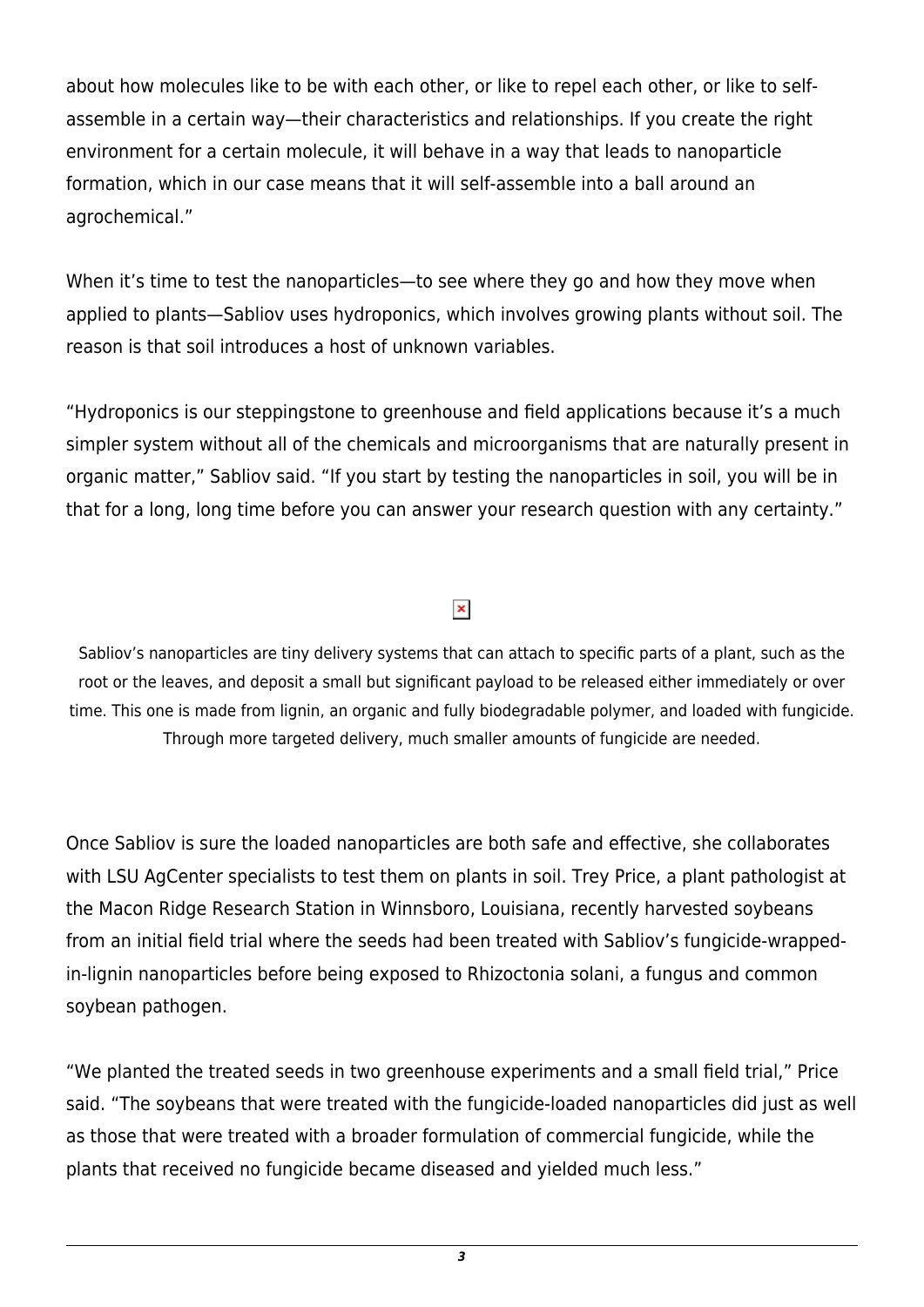"Field trials here at the [LSU AgCenter] research station are geared toward justifying or reducing costs and keeping farmers in business."—Trey Price, plant pathologist at the Macon Ridge Research Station in Winnsboro, Louisiana.

"Fungicides offer insurance against seedling diseases during the critical two-to-three weeks after planting and amount to a significant annual cost for many farmers," Price continued. "Field trials here at the research station are geared toward justifying or reducing those costs and keeping farmers in business."

Fungi cause most diseases in soybeans, and most of them thrive in warm and wet environments. Because of the sub-tropical climate, Louisiana farmers battle more problems than farmers elsewhere in the U.S. in protecting their crops from disease, according to Price. For weed and disease control and to maximize profit (crop prices fluctuate from season to season), soybeans are often grown in rotation with other crops. In Louisiana, those tend to be wheat, corn, sorghum, rice, and sugarcane (grasses) or, alternatively, cotton (a broadleaf). The production of soybeans in the state jumped radically during the agricultural revolution in the 1960s and '70s from about 100,000 acres to over 2 million. Today, soybeans are grown on roughly 1.1 million acres in Louisiana by more than 2,200 farmers.

## $\pmb{\times}$

Soybeans are Louisiana's fourth-largest agricultural commodity after forestry, poultry, and sugarcane. Soybean farming is concentrated in the northern part of the state along the Mississippi River.

"Not only is it more efficient for us to let someone with [LSU Professor Cristina Sabliov's] expertise discover these things and let us transition them back to our farms, but this also allows us to be more environmentally conscious and overall sustainable by generating solutions in a lab or on a research farm rather than on our much larger scale."—Charles Cannatella.

"Without unbiased, third-party research from land-grant institutions like LSU, farmers would have to incur losses in their production to figure out solutions to troublesome fungi like Dr. Sabliov is investigating," Cannatella said. "Not only is it more efficient for us to let someone

*4*